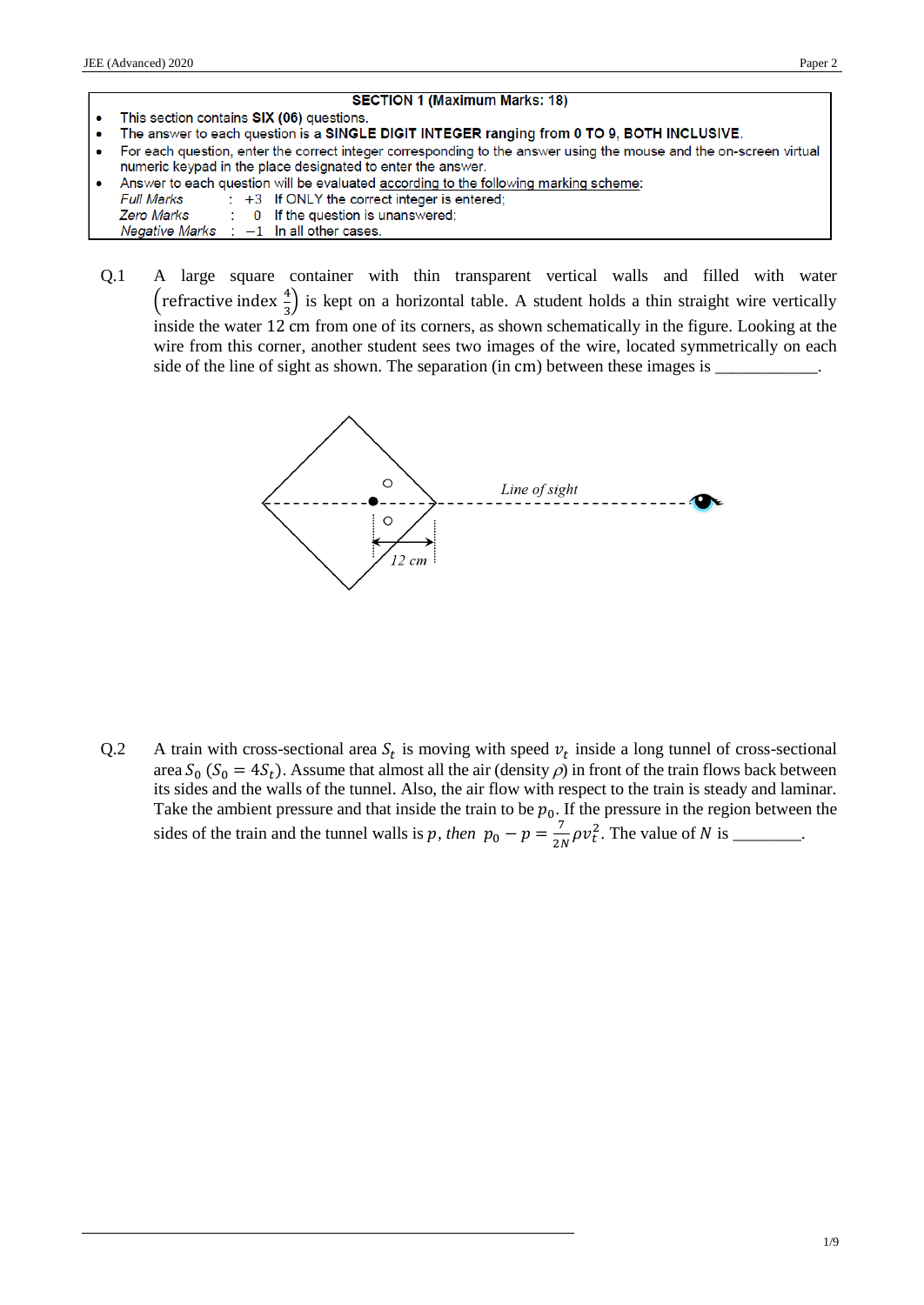Q.3 Two large circular discs separated by a distance of 0.01 m are connected to a battery via a switch as shown in the figure. Charged oil drops of density 900 kg m<sup>-3</sup> are released through a tiny hole at the center of the top disc. Once some oil drops achieve terminal velocity, the switch is closed to apply a voltage of 200 V across the discs. As a result, an oil drop of radius  $8 \times 10^{-7}$  m stops moving vertically and floats between the discs. The number of electrons present in this oil drop is (neglect the buoyancy force, take acceleration due to gravity  $= 10 \text{ ms}^{-2}$  and charge on an electron  $(e) = 1.6 \times 10^{-19}$  C)



Q.4 A hot air balloon is carrying some passengers, and a few sandbags of mass 1 kg each so that its total mass is 480 kg. Its effective volume giving the balloon its buoyancy is  $V$ . The balloon is floating at an equilibrium height of 100 m. When  $N$  number of sandbags are thrown out, the balloon rises to a new equilibrium height close to  $150$  m with its volume  $V$  remaining unchanged. If the variation of

the density of air with height *h* from the ground is  $\rho(h) = \rho_0 e^{-\frac{h}{h_0}}$ , where  $\rho_0 = 1.25 \text{ kg m}^{-3}$  and  $h_0 = 6000$  m, the value of N is \_\_\_\_\_\_\_\_.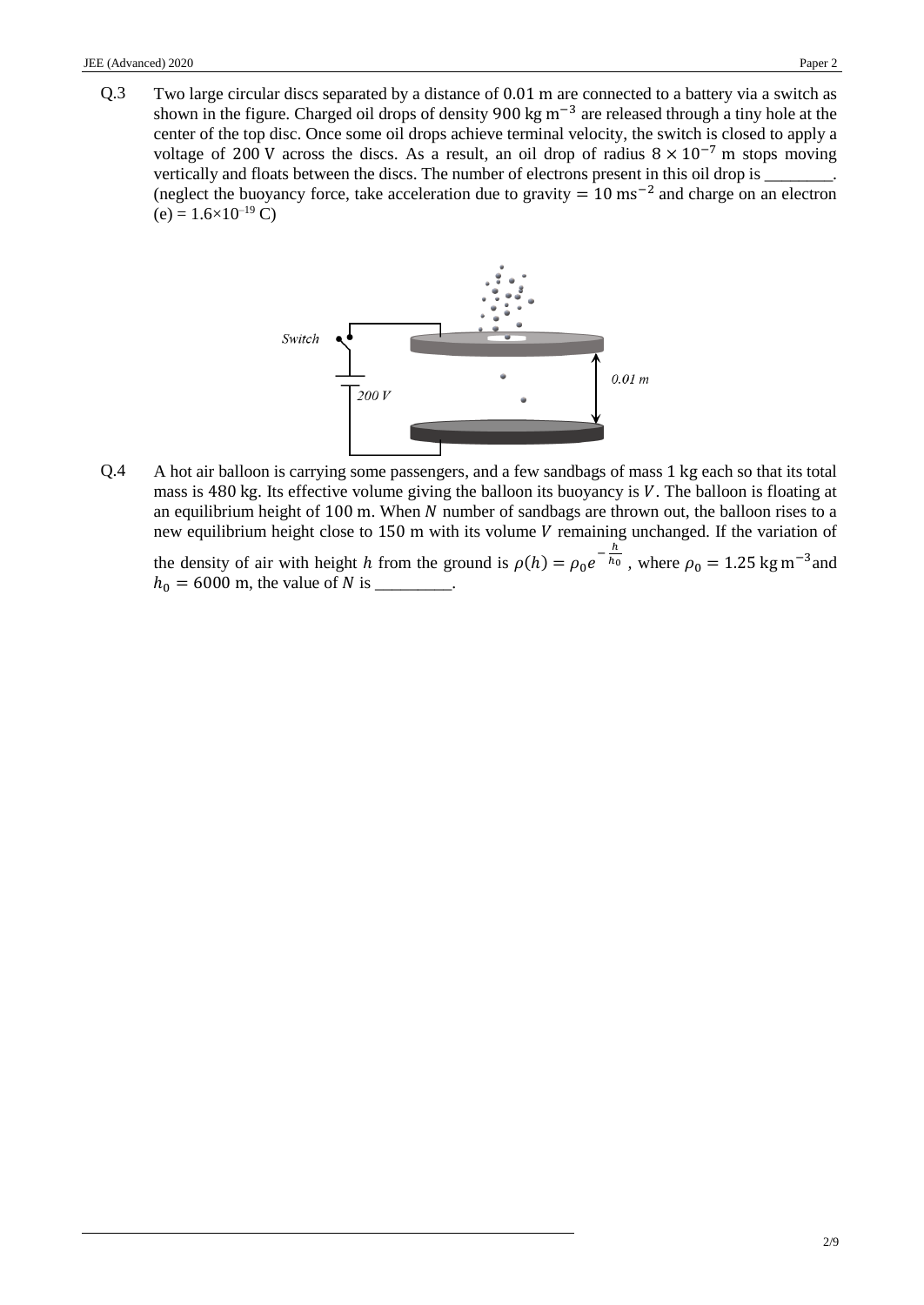Q.5 A point charge *q* of mass *m* is suspended vertically by a string of length *l*. A point dipole of dipole moment  $\vec{p}$  is now brought towards q from infinity so that the charge moves away. The final equilibrium position of the system including the direction of the dipole, the angles and distances is shown in the figure below. If the work done in bringing the dipole to this position is  $N \times (mgh)$ , where  $g$  is the acceleration due to gravity, then the value of  $N$  is  $\_\_\_\_\_\_\_\_\_\$ . (Note that for three coplanar forces keeping a point mass in equilibrium,  $\frac{F}{\sigma}$  $\frac{F}{\sin \theta}$  is the same for all forces, where F is any one of the forces and  $\theta$  is the angle between the other two forces)



Q.6 A thermally isolated cylindrical closed vessel of height 8 m is kept vertically. It is divided into two equal parts by a diathermic (perfect thermal conductor) frictionless partition of mass 8.3 kg. Thus the partition is held initially at a distance of 4 m from the top, as shown in the schematic figure below. Each of the two parts of the vessel contains 0.1 mole of an ideal gas at temperature 300 K. The partition is now released and moves without any gas leaking from one part of the vessel to the other. When equilibrium is reached, the distance of the partition from the top (in m) will be \_\_\_\_\_\_\_ (take the acceleration due to gravity = 10 ms<sup>-2</sup> and the universal gas constant = 8.3 J mol<sup>-1</sup>K<sup>-1</sup>).

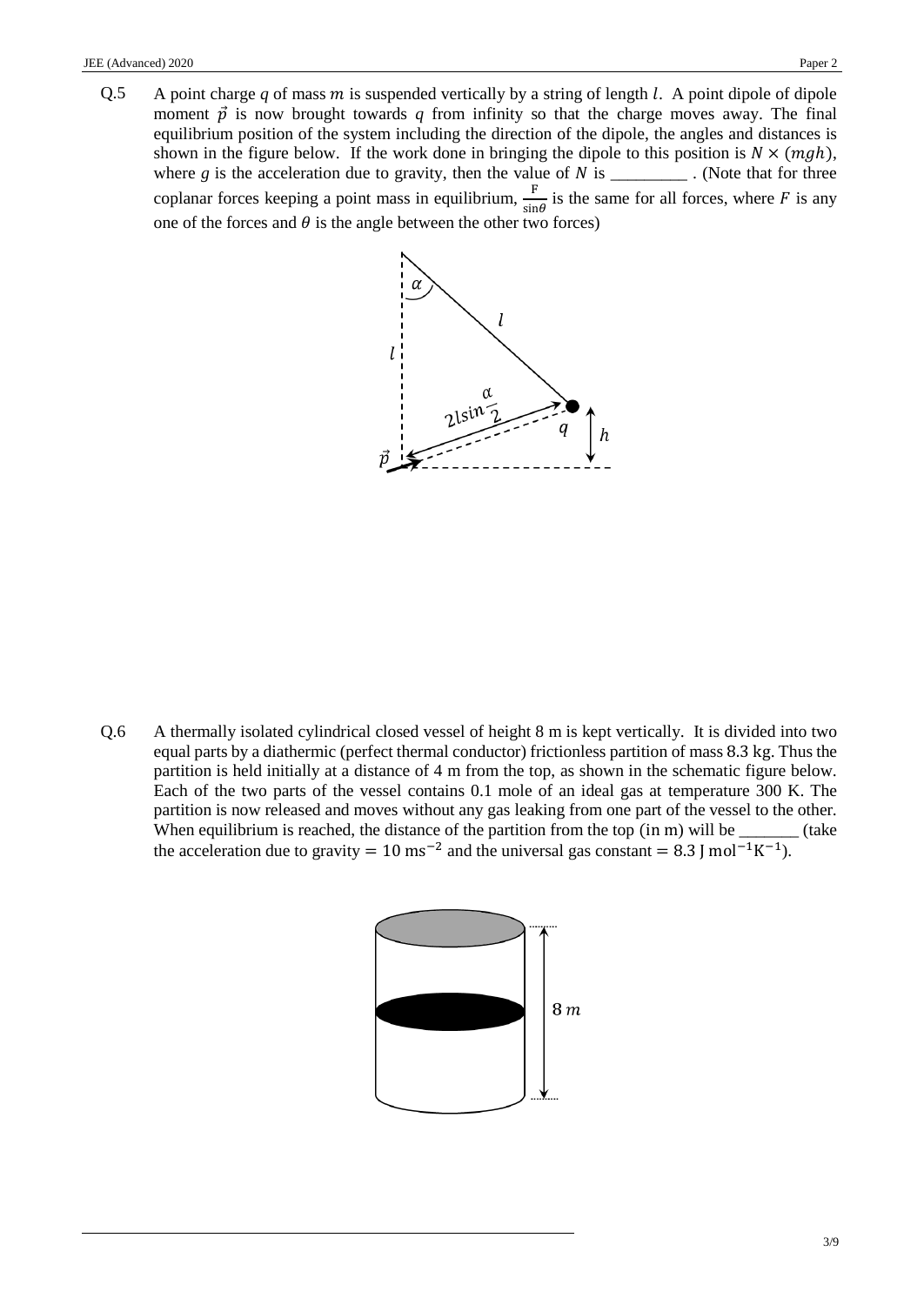|           | <b>SECTION 2 (Maximum Marks: 24)</b>                                                                                             |
|-----------|----------------------------------------------------------------------------------------------------------------------------------|
|           | This section contains SIX (06) questions.                                                                                        |
| $\bullet$ | Each question has FOUR options. ONE OR MORE THAN ONE of these four option(s) is(are) correct answer(s).                          |
|           | For each question, choose the option(s) corresponding to (all) the correct answer(s).                                            |
|           | Answer to each question will be evaluated according to the following marking scheme:                                             |
|           | $\div$ +4 If only (all) the correct option(s) is(are) chosen;<br>Full Marks                                                      |
|           | $\div$ +3 If all the four options are correct but ONLY three options are chosen;<br>Partial Marks                                |
|           | : +2 If three or more options are correct but ONLY two options are chosen, both of which are<br><b>Partial Marks</b><br>correct: |
|           | : +1 If two or more options are correct but ONLY one option is chosen and it is a correct option;<br><b>Partial Marks</b>        |
|           | 0 If none of the options is chosen (i.e. the question is unanswered);<br>Zero Marks                                              |
|           | Negative Marks : $-2$ In all other cases.                                                                                        |

Q.7 A beaker of radius r is filled with water (refractive index  $\frac{4}{3}$ ) up to a height H as shown in the figure on the left. The beaker is kept on a horizontal table rotating with angular speed  $\omega$ . This makes the water surface curved so that the difference in the height of water level at the center and at the circumference of the beaker is  $h (h \ll H, h \ll r)$ , as shown in the figure on the right. Take this surface to be approximately spherical with a radius of curvature  $R$ . Which of the following is/are correct? (*g* is the acceleration due to gravity)



(A) 
$$
R = \frac{h^2 + r^2}{2h}
$$
  
(B) 
$$
R = \frac{3r^2}{2h}
$$

(C) Apparent depth of the bottom of the beaker is close to  $\frac{3H}{2} \left(1 + \frac{\omega^2 H}{2g}\right)$  $\frac{g}{2g}$ ) −1 (D) Apparent depth of the bottom of the beaker is close to  $\frac{3H}{4} \left(1 + \frac{\omega^2 H}{4g}\right)$  $\frac{1}{4g}$ −1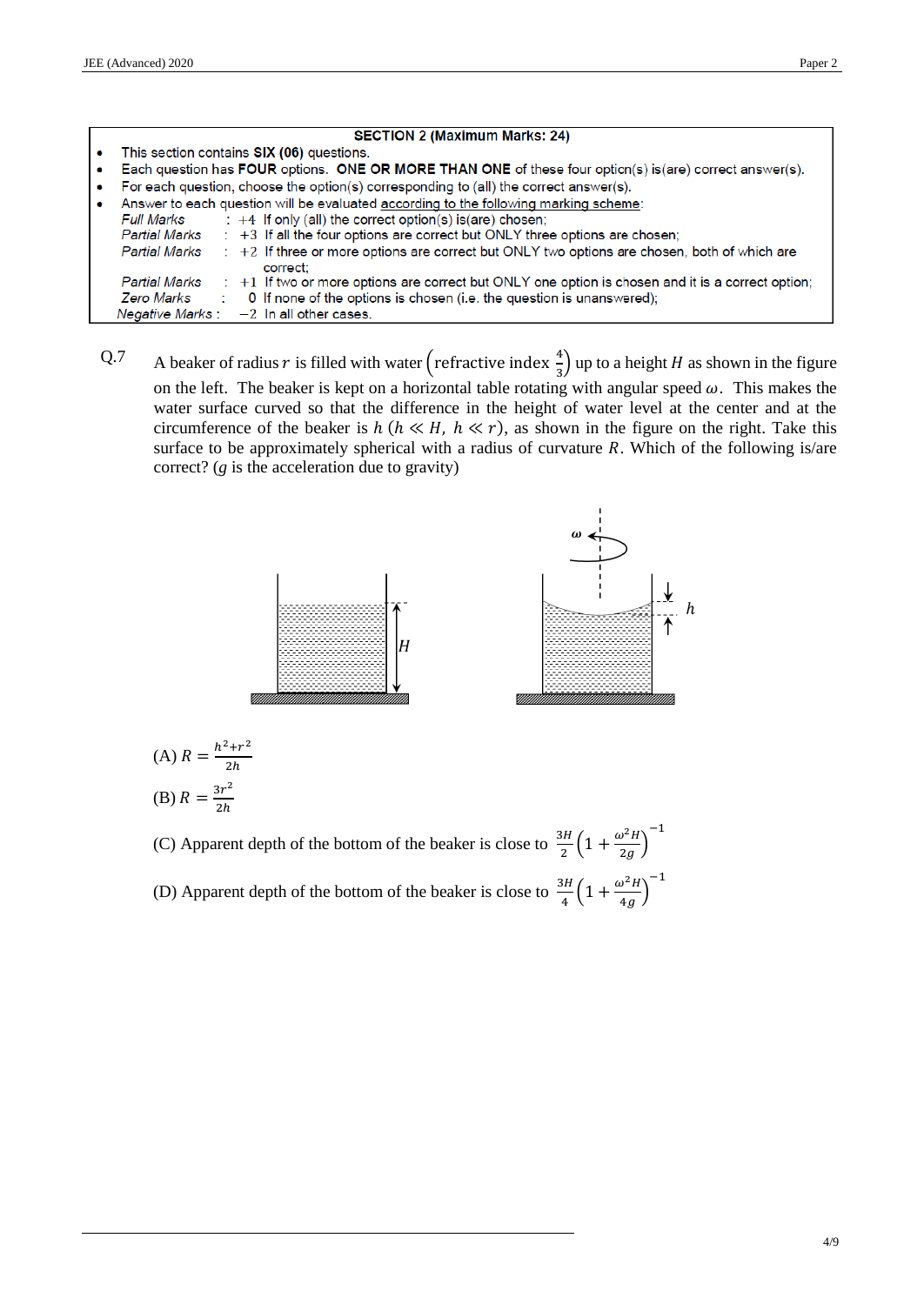Q.8 A student skates up a ramp that makes an angle 30° with the horizontal. He/she starts (as shown in the figure) at the bottom of the ramp with speed  $v_0$  and wants to turn around over a semicircular path *xyz* of radius R during which he/she reaches a maximum height  $h$  (at point  $y$ ) from the ground as shown in the figure. Assume that the energy loss is negligible and the force required for this turn at the highest point is provided by his/her weight only. Then (*g* is the acceleration due to gravity)



(A)  $v_0^2 - 2gh = \frac{1}{2}$  $rac{1}{2} gR$ (B)  $v_0^2 - 2gh = \frac{\sqrt{3}}{2}$  $\frac{y}{2}gR$ 

(C) the centripetal force required at points *x* and *z* is zero

- (D) the centripetal force required is maximum at points *x* and *z*
- Q.9 A rod of mass  $m$  and length  $L$ , pivoted at one of its ends, is hanging vertically. A bullet of the same mass moving at speed  $\nu$  strikes the rod horizontally at a distance  $\chi$  from its pivoted end and gets embedded in it. The combined system now rotates with angular speed  $\omega$  about the pivot. The maximum angular speed  $\omega_M$  is achieved for  $x = x_M$ . Then

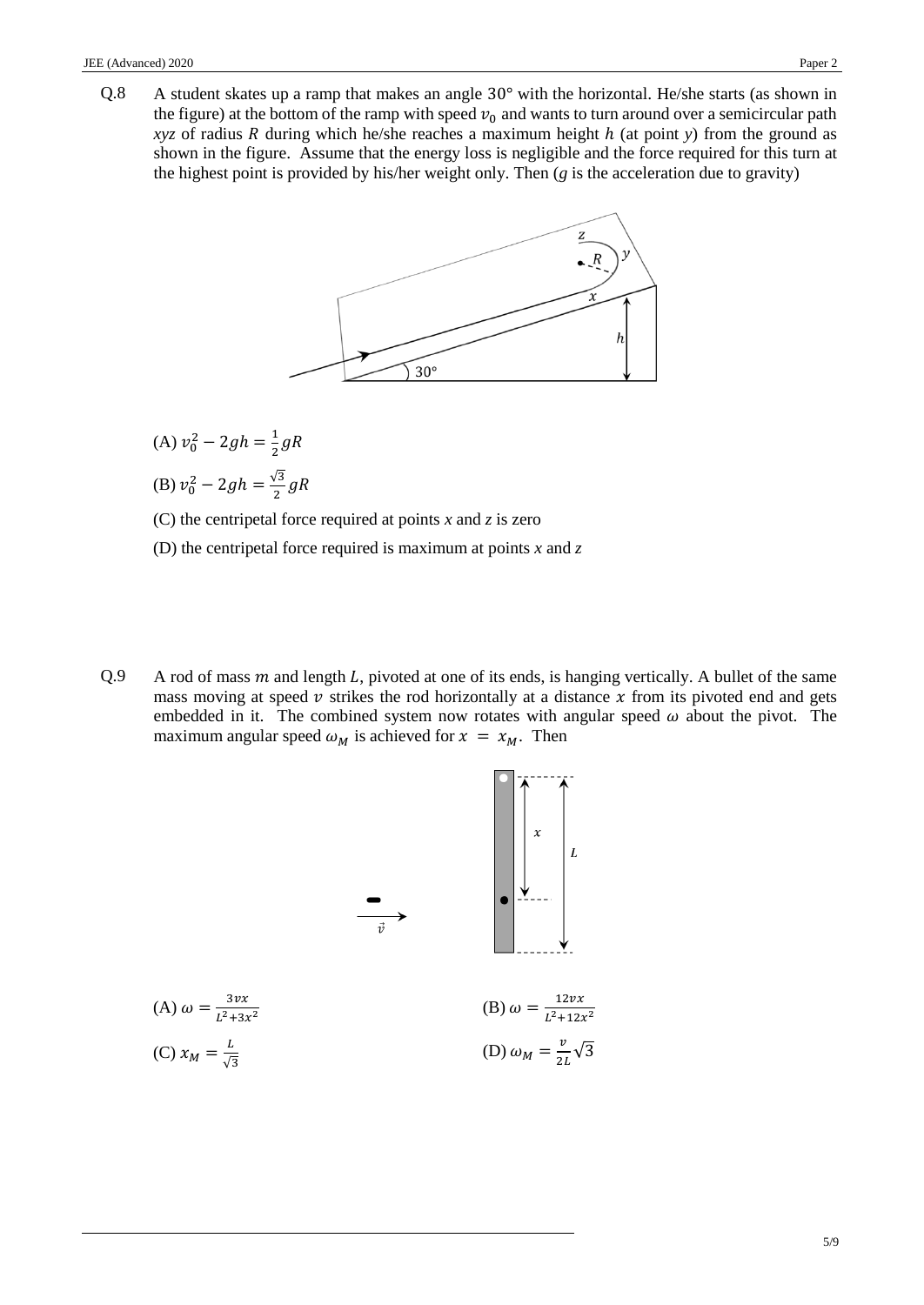- Q.10 In an X-ray tube, electrons emitted from a filament (cathode) carrying current I hit a target (anode) at a distance  $d$  from the cathode. The target is kept at a potential  $V$  higher than the cathode resulting in emission of continuous and characteristic X-rays. If the filament current *I* is decreased to  $\frac{I}{2}$  $\frac{1}{2}$ , the potential difference V is increased to 2V, and the separation distance d is reduced to  $\frac{d}{d}$  $\frac{1}{2}$ , then
	- (A) the cut-off wavelength will reduce to half, and the wavelengths of the characteristic X-rays will remain the same
	- (B) the cut-off wavelength as well as the wavelengths of the characteristic X-rays will remain the same
	- (C) the cut-off wavelength will reduce to half, and the intensities of all the X-rays will decrease
	- (D) the cut-off wavelength will become two times larger, and the intensity of all the X-rays will decrease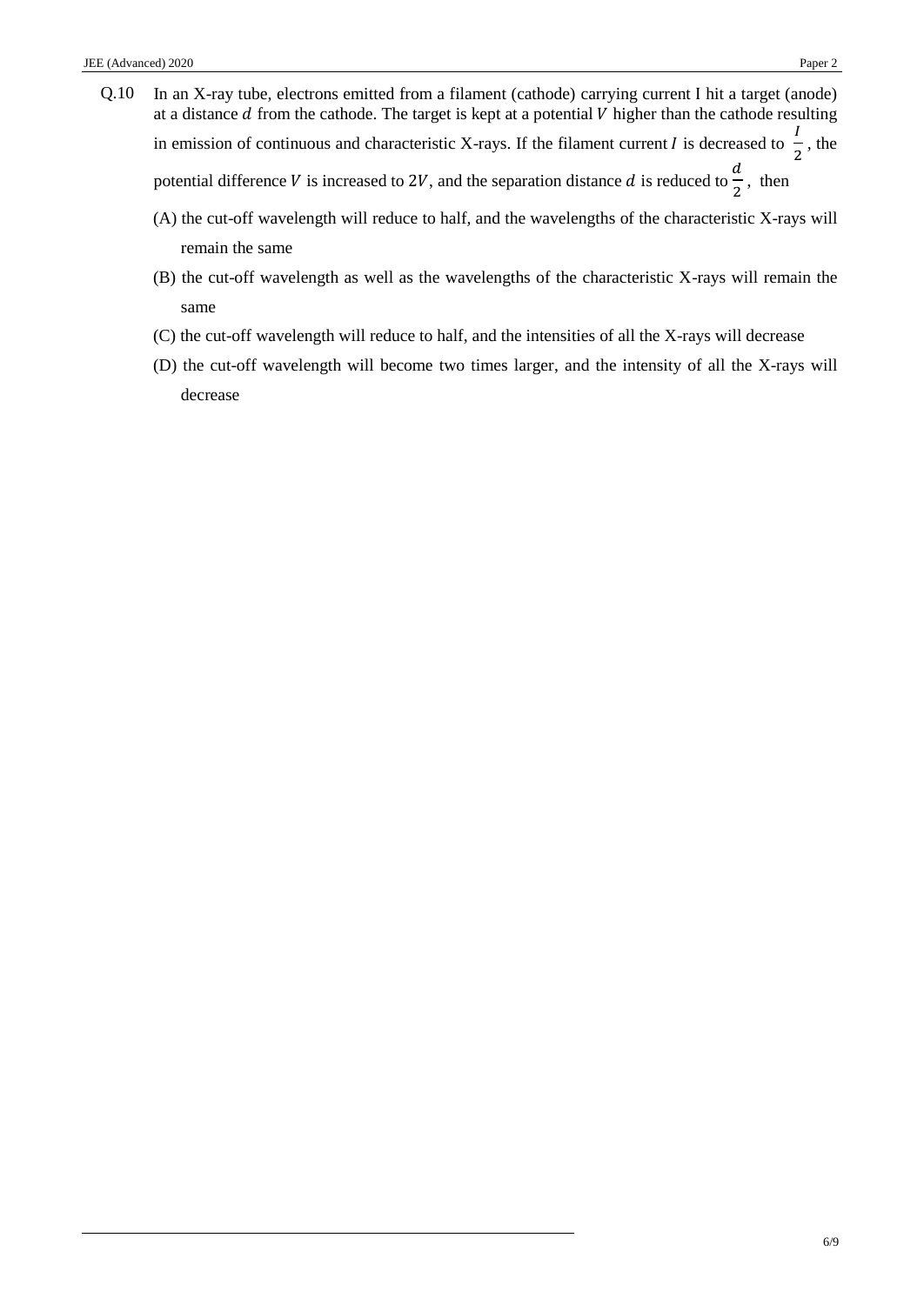- Q.11 Two identical non-conducting solid spheres of same mass and charge are suspended in air from a common point by two non-conducting, massless strings of same length. At equilibrium, the angle between the strings is  $\alpha$ . The spheres are now immersed in a dielectric liquid of density 800 kg m<sup>-3</sup> and dielectric constant 21. If the angle between the strings remains the same after the immersion, then
	- (A) electric force between the spheres remains unchanged
	- (B) electric force between the spheres reduces
	- (C) mass density of the spheres is 840 kg m−3
	- (D) the tension in the strings holding the spheres remains unchanged
- Q.12 Starting at time  $t = 0$  from the origin with speed 1 ms<sup>-1</sup>, a particle follows a two-dimensional trajectory in the *x*-*y* plane so that its coordinates are related by the equation  $y = \frac{x^2}{2}$  $\frac{x}{2}$ . The *x* and *y* components of its acceleration are denoted by  $a_x$  and  $a_y$ , respectively. Then
	- (A)  $a_x = 1$  ms<sup>-2</sup> implies that when the particle is at the origin,  $a_y = 1$  ms<sup>-2</sup>
	- (B)  $a_x = 0$  implies  $a_y = 1$  ms<sup>-2</sup> at all times
	- (C) at  $t = 0$ , the particle's velocity points in the *x*-direction
	- (D)  $a_x = 0$  implies that at  $t = 1$  s, the angle between the particle's velocity and the x axis is 45°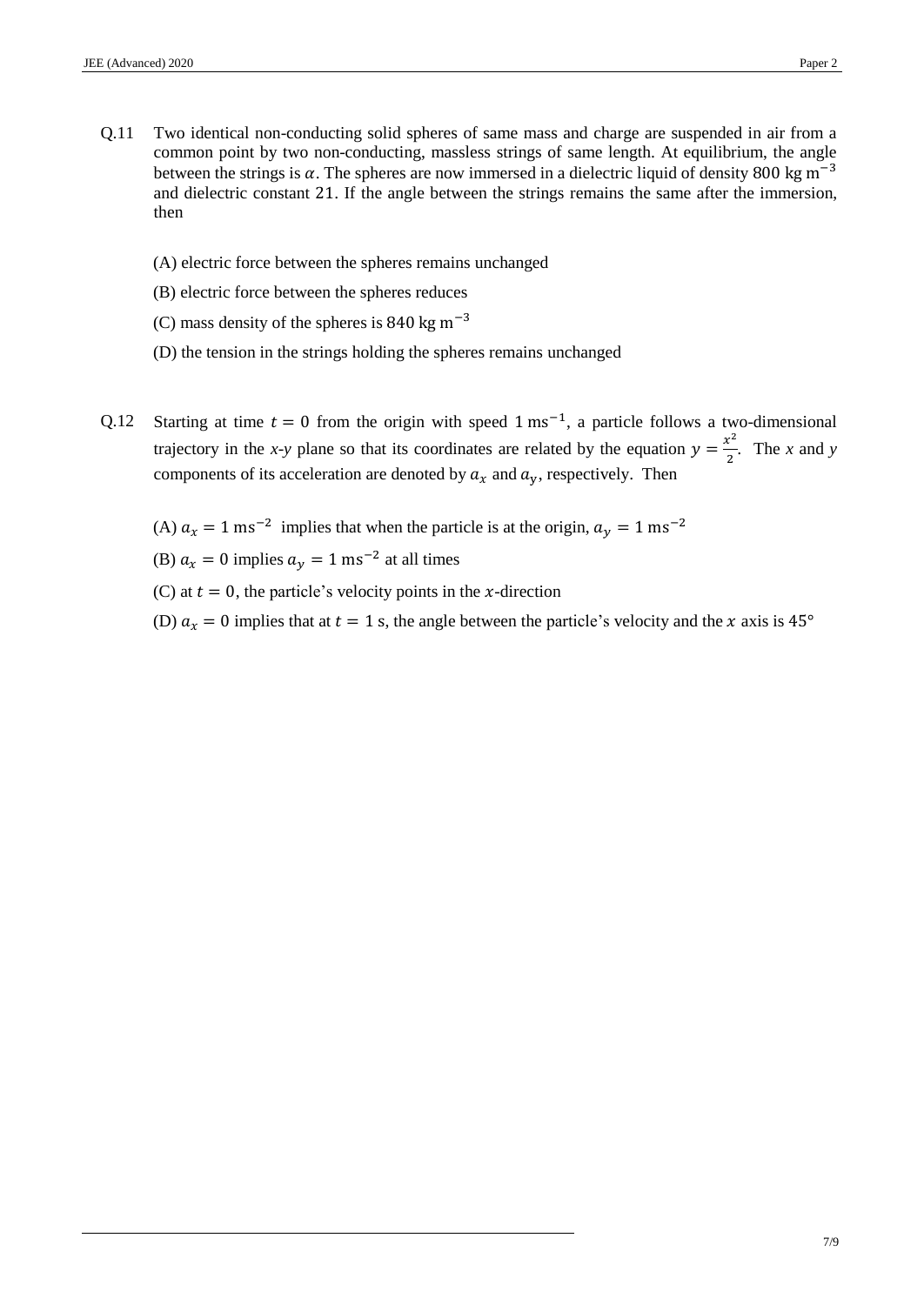

- $Q.13$  A spherical bubble inside water has radius  $R$ . Take the pressure inside the bubble and the water pressure to be  $p_0$ . The bubble now gets compressed radially in an adiabatic manner so that its radius becomes  $(R - a)$ . For  $a \ll R$  the magnitude of the work done in the process is given by  $(4\pi p_0 Ra^2)X$ , where X is a constant and  $\gamma = C_p/C_V = 41/30$ . The value of X is\_\_\_\_\_\_\_.
- Q.14 In the balanced condition, the values of the resistances of the four arms of a Wheatstone bridge are shown in the figure below. The resistance  $R_3$  has temperature coefficient 0.0004 °C<sup>-1</sup>. If the temperature of  $R_3$  is increased by 100 °C, the voltage developed between S and T will be \_\_\_\_\_\_\_\_\_\_\_\_\_\_\_\_\_\_\_ volt.



- Q.15 Two capacitors with capacitance values  $C_1 = 2000 \pm 10 \text{ pF}$  and  $C_2 = 3000 \pm 15 \text{ pF}$  are connected in series. The voltage applied across this combination is  $V = 5.00 \pm 0.02$  V. The percentage error in the calculation of the energy stored in this combination of capacitors is
- Q.16 A cubical solid aluminium (bulk modulus =  $-V\frac{dP}{dV}$  $\frac{dr}{dv}$  = 70 GPa) block has an edge length of 1 m on the surface of the earth. It is kept on the floor of a 5 km deep ocean. Taking the average density of water and the acceleration due to gravity to be  $10^3$  kg m<sup>-3</sup> and  $10 \text{ ms}^{-2}$ , respectively, the change in the edge length of the block in mm is \_\_\_\_\_.